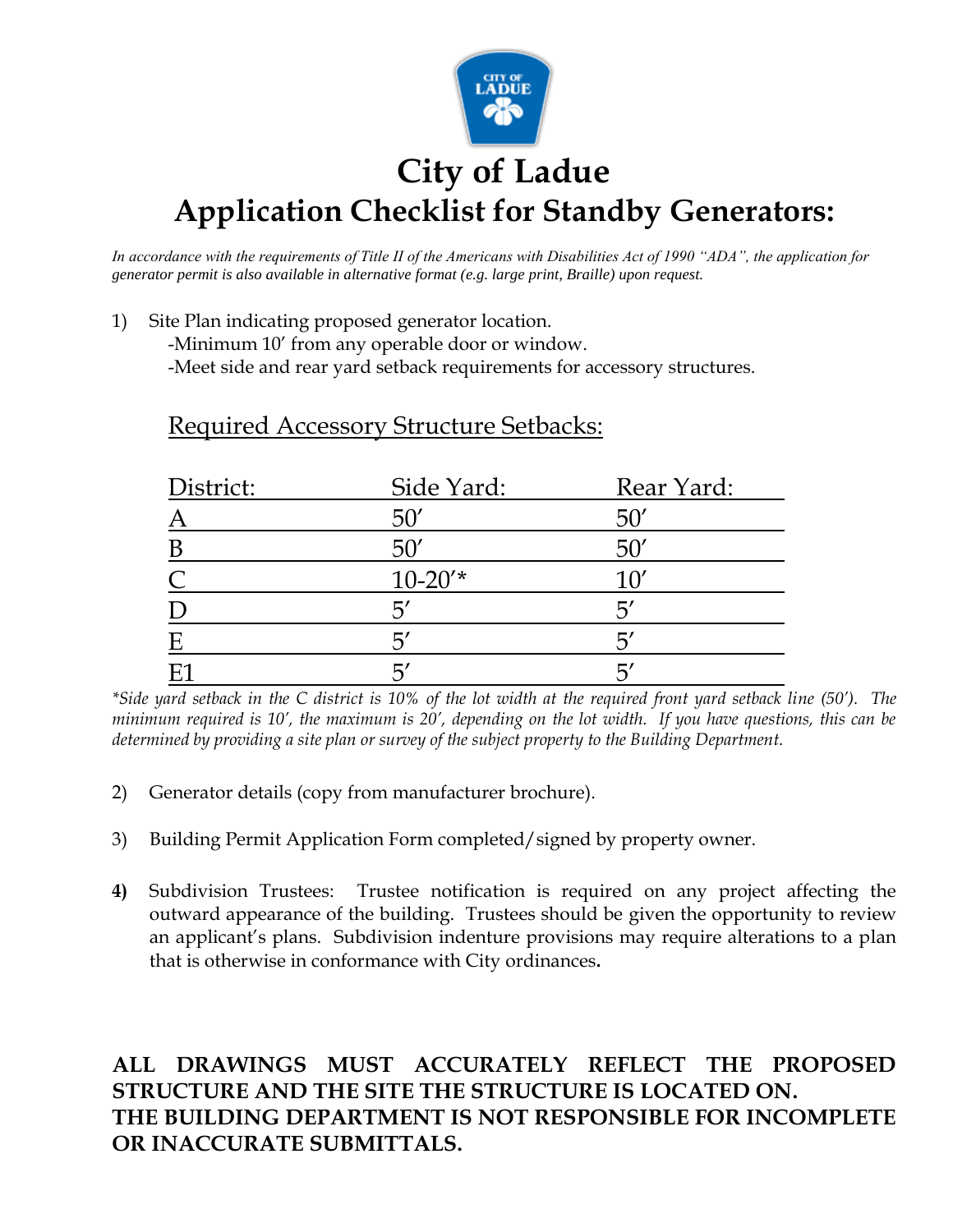## **CITY OF LADUE APPLICATION FOR BUILDING PERMIT**

*The owner is responsible for insuring that the information on the Application is true and complete. If your property is in the flood plain, consult with the Building Commissioner before proceeding. The City Staff will assist you in meeting the requirements of this application.*

#### **Requirements for Applications**

City Ordinances require than an application must have the following items at the time of submission:

- Site plans, drawings and specifications 2 sets.
- The fully executed application form which must be signed by the owner or owner's agent
- \$100 deposit payable by cash or check

The Site Plan shall be drawn accurately to scale and must show the entire lot, building lines, existing and proposed grades (in terms of mean sea level elevations), street rights-of-way abutting the property, and all existing and proposed structures.

### **Applications without this site plan will not be accepted.**

#### **Plan Review**

For standby generators, the application is submitted to the Assistant Fire Chief for review. Upon completion of this review, drawings are forwarded to the Building Commissioner's office for review as to conformance with the City's Zoning and Building Ordinances.

The Building Commissioner's review may reveal a potential violation of City Ordinances in the Owner's request. In such cases, the owner/agent may revise the proposal so that it complies with the ordinances and submit plans for further review.

When the City's review procedure has been completed the owner/agent will be notified that the permit has been issued or the review comments will be forwarded to the owner/agent. Building permit fees are paid when the permit is picked up.

Removal of trees over 6" caliper  $@$  4 ½ ft. is prohibited without a permit and may require a review by the Landscape Plan Review Board. Please ask the Building Department staff about this important aspect of your proposed improvements.

#### **Permit Fees, Inspections, Inspection Fees**

Building Permit fees are assessed at the time the permit is issued based on preliminary cost estimates. Costs are \$100 base, \$5.00(residential) and \$6.00(commercial) per \$1,000 or part thereof in excess of \$1,000. The total fee shall conform to the total cost of the work or operation.

**Pre-Construction Inspections:** Structures to which alterations or additions are proposed may be subject to an inspection by the Building Commissioner prior to the commencement of work to determine the safety and condition of the structure.

**Required Inspections:** A minimum of three inspections are required unless the nature of the work is such that the Building Commissioner deems more or fewer inspections are necessary. Inspection fees in excess of those paid for at the time of permit issuance must be paid at or before the final inspection.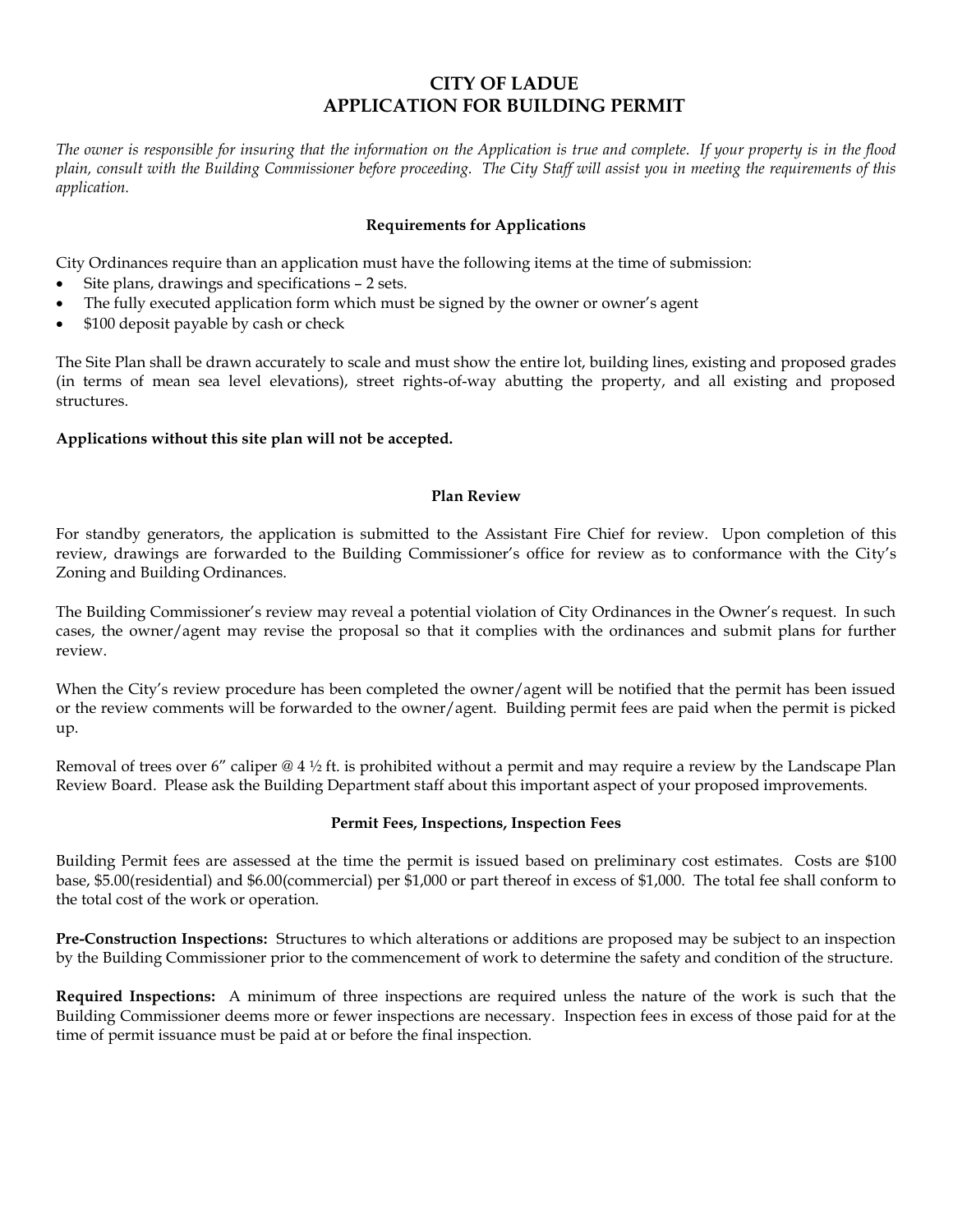#### **Other Important Information**

**Permit Expiration:** Permits expire three months after the date of issuance unless the permitted work has begun. One extension up to six additional months may be granted by the Building Commissioner upon written application by the applicant stating the conditions which prevented commencement of the work within the three month period.

**Time Limit on Completion of Work:** Work for which a permit was issued must be completed within a period of time specified by the Building Commissioner but not to exceed one year from date of issuance. The Building Commissioner, with the approval of the City Council, may extend the date for completion.

**Permit Forfeiture and Cancellation:** Permits issued but not called for or accepted by the applicant within thirty (30) days from issuance shall be cancelled and the deposit forfeited. Deposits on applications subsequently denied by the Building Commissioner will be forfeited.

**Violations:** Work conducted in violation of the City's building codes will be cause for revocation of the permit. Reinstatement of a permit can be accomplished only upon application to the Building Commissioner showing that the provisions of all city ordinances are being met.

**Other Required Permits:** Grading, Tree Removal, Demolition, Heating, Cooling, Ventilation, Water Heaters, Plumbing, Electrical, Elevators, and Blasting all require separate permits and inspections. The Building Department staff will work with applicants to meet the various requirements in a timely manner.

Plans will be kept by the Building Department for five years following issuance at which time they will either be returned to the applicant or destroyed if they are not picked up.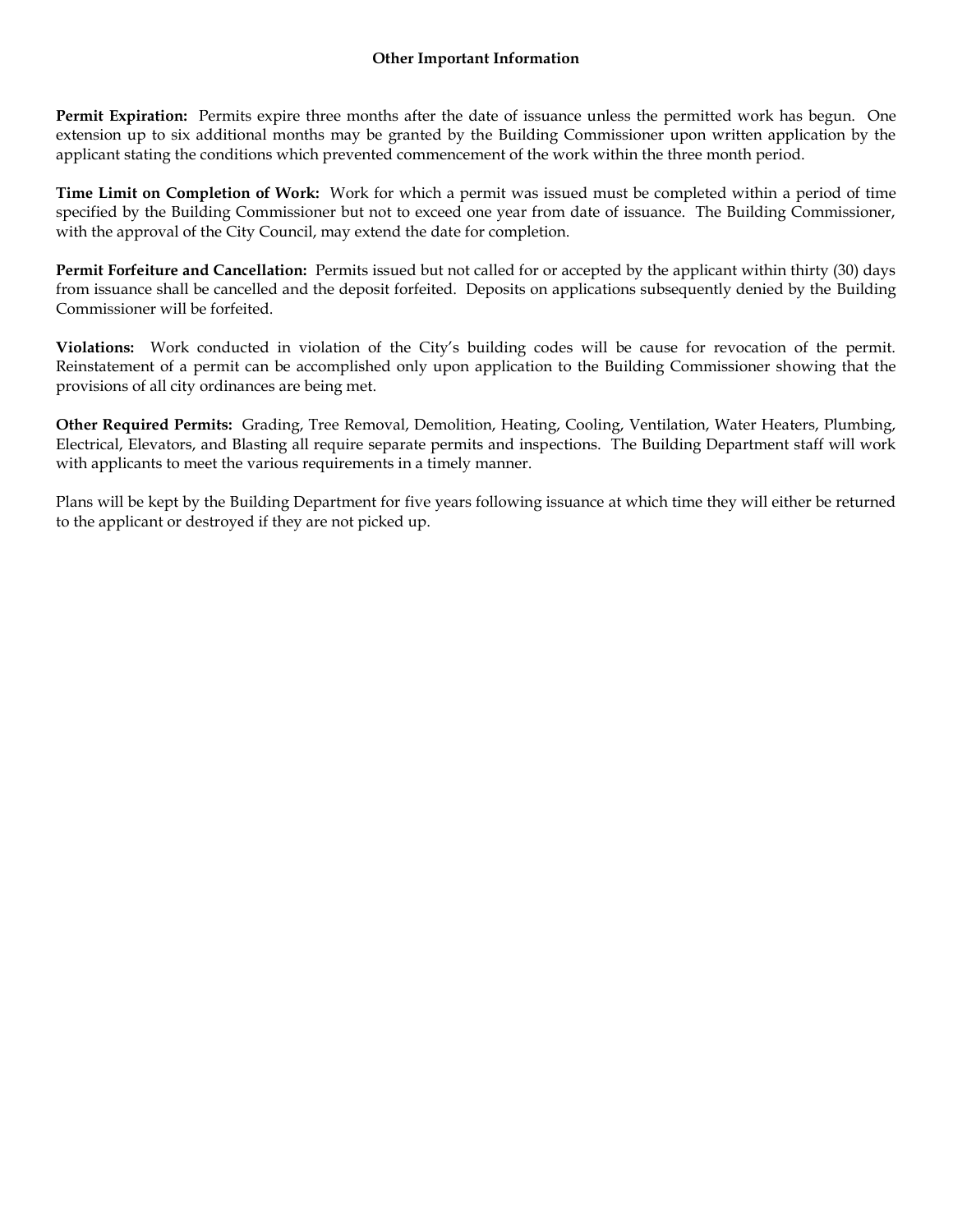## **City of Ladue Standby Generator Permit Application Form**

*Note: Any data marked with an asterisk (\*) may be obtained by calling the Building Department.*

|                                                                                                                                                                                                                               |                                                                                                                    | Part I: Applicant Information: |                                                                                                                            |  |  |
|-------------------------------------------------------------------------------------------------------------------------------------------------------------------------------------------------------------------------------|--------------------------------------------------------------------------------------------------------------------|--------------------------------|----------------------------------------------------------------------------------------------------------------------------|--|--|
|                                                                                                                                                                                                                               | Date: Address for which application is submitted: National Contract of Address for which application is submitted: |                                |                                                                                                                            |  |  |
|                                                                                                                                                                                                                               |                                                                                                                    |                                |                                                                                                                            |  |  |
| Owner's Address (if different): Note that the set of the set of the set of the set of the set of the set of the set of the set of the set of the set of the set of the set of the set of the set of the set of the set of the |                                                                                                                    |                                |                                                                                                                            |  |  |
|                                                                                                                                                                                                                               | Owner's Telephone: Communication E-mail: Communication E-mail:                                                     |                                |                                                                                                                            |  |  |
|                                                                                                                                                                                                                               |                                                                                                                    |                                | Application is hereby made to the Building Commissioner of the City of Ladue for a permit to build or construct or install |  |  |
| at/on the above listed property, such construction being in                                                                                                                                                                   |                                                                                                                    |                                |                                                                                                                            |  |  |
| accordance with the drawings and specifications presented herewith and in conformity with the provisions of the                                                                                                               |                                                                                                                    |                                |                                                                                                                            |  |  |
|                                                                                                                                                                                                                               |                                                                                                                    |                                | Building, Zoning, and other applicable ordinances, the estimated cost of which is \$                                       |  |  |
|                                                                                                                                                                                                                               |                                                                                                                    |                                |                                                                                                                            |  |  |
|                                                                                                                                                                                                                               |                                                                                                                    |                                |                                                                                                                            |  |  |
| Contractor: 2000 Contractor:                                                                                                                                                                                                  |                                                                                                                    |                                |                                                                                                                            |  |  |
|                                                                                                                                                                                                                               |                                                                                                                    |                                |                                                                                                                            |  |  |
| Telephone: Fax:                                                                                                                                                                                                               |                                                                                                                    |                                | Telephone: Fax:                                                                                                            |  |  |
| E-Mail: E-Mail:                                                                                                                                                                                                               |                                                                                                                    |                                |                                                                                                                            |  |  |
| Note: Applicants proposing to erect a fence fill out (a), (d), (e), and (f) only.                                                                                                                                             |                                                                                                                    | Part II: Property Information: |                                                                                                                            |  |  |
| Is any part of the subject property in the Flood Plain?<br>If yes, consult with the Building Commissioner before proceeding.                                                                                                  |                                                                                                                    | Yes                            | No                                                                                                                         |  |  |
|                                                                                                                                                                                                                               |                                                                                                                    | *Zoning District:              |                                                                                                                            |  |  |
|                                                                                                                                                                                                                               |                                                                                                                    |                                |                                                                                                                            |  |  |
| c. Does the property border two or more streets?                                                                                                                                                                              | Yes                                                                                                                | No                             |                                                                                                                            |  |  |
| If yes, names of streets:                                                                                                                                                                                                     |                                                                                                                    |                                |                                                                                                                            |  |  |
| d. *Is property subject to Special Use Permit?                                                                                                                                                                                | Yes                                                                                                                | No                             |                                                                                                                            |  |  |
| e. Has a Variance to the Zoning Ordinance ever been granted/applied for?                                                                                                                                                      |                                                                                                                    |                                | Yes<br>No                                                                                                                  |  |  |

#### **Owner's / Owner's Agent Statement:**

The undersigned owner of the building or ground above described, for the purpose of procuring the permit herein applied for, states that all of the above information is true to the best of their knowledge and belief. Except as otherwise noted on the drawings, the project complies with all applicable ordinances and Building Codes adopted by the City of Ladue. The undersigned further state that they are entirely familiar with all City codes ordinances as they apply to the proposed construction for which the permit is requested. I/we understand that incomplete applications will not be processed.